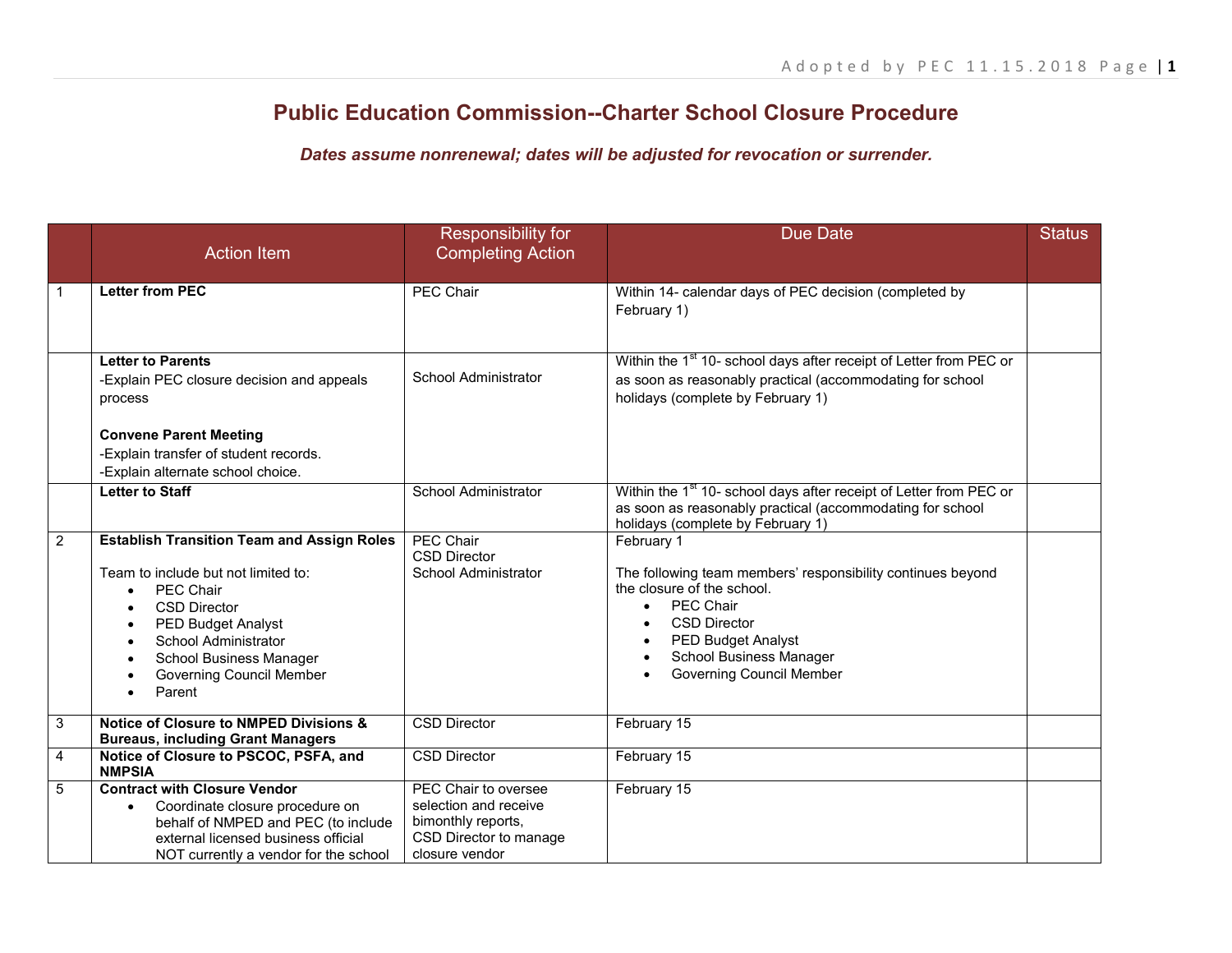|                | and licensed school administrator.                                                                                                                                                                                                                                                                                                |                                |               |  |
|----------------|-----------------------------------------------------------------------------------------------------------------------------------------------------------------------------------------------------------------------------------------------------------------------------------------------------------------------------------|--------------------------------|---------------|--|
| 6              | <b>Lease Terms</b><br>Copy of lease<br>$\bullet$<br>Identify final/termination date of lease<br>notify landlord                                                                                                                                                                                                                   | School Business Manager        | February 15   |  |
|                | *Provide to CSD Director; Deputy Secretary of<br><b>Budget &amp; Finance; Director of School Budget &amp;</b><br><b>Finance Analysis Bureau</b>                                                                                                                                                                                   |                                |               |  |
| $\overline{7}$ | <b>Financial Management Services System</b><br>Provide access to NMPED staff/contractor to<br>financial system                                                                                                                                                                                                                    | <b>School Business Manager</b> | February 15   |  |
| 8              | <b>Student Information System</b><br>Provide access to NMPED staff/contractor to<br>student information system (SIS), ensure<br>FERPA compliance                                                                                                                                                                                  | <b>School Administrator</b>    | February 15   |  |
| 9              | <b>Convene Staff Meeting</b><br>Communicate commitment to<br>$\bullet$<br>continuing coherent school operations<br>through closure transition<br>Provide employment verifications to<br>staff<br>Ensure all staff files are organized, up<br>to date, and maintained in a secure<br>location<br>Digitize employment verifications | School Administrator           | February 28   |  |
| 10             | <b>Terminate Summer Instruction Program</b><br>Take appropriate action to terminate any<br>summer instruction to include disseminating<br>information to community and cancelling staff<br>summer contracts                                                                                                                       | <b>School Administrator</b>    | March 30      |  |
| 11             | <b>School Choice Fair</b><br>Coordinate and advertise School Choice Fair<br>and assist students with enrollment choices,<br>transition and providing student information t<br><i>*Provide list of participating schools and date of</i><br>School Choice Fair to CSD Director and PEC<br>Chair                                    | <b>School Administrator</b>    | Feb 1-April 1 |  |
| 12             | <b>List of School Vendors</b><br>Create list of all vendors serving the school with<br>contracts in effect<br>*Provide to CSD Director; Deputy Secretary of<br><b>Budget &amp; Finance; Director of School Budget &amp;</b><br><b>Finance Analysis Bureau and PEC Chair</b>                                                       | School Business Manager        | April 1       |  |
| 13             | <b>Notification to Vendors and Other Service</b><br><b>Providers</b><br>Current vendors                                                                                                                                                                                                                                           | <b>School Business Manager</b> | April 1       |  |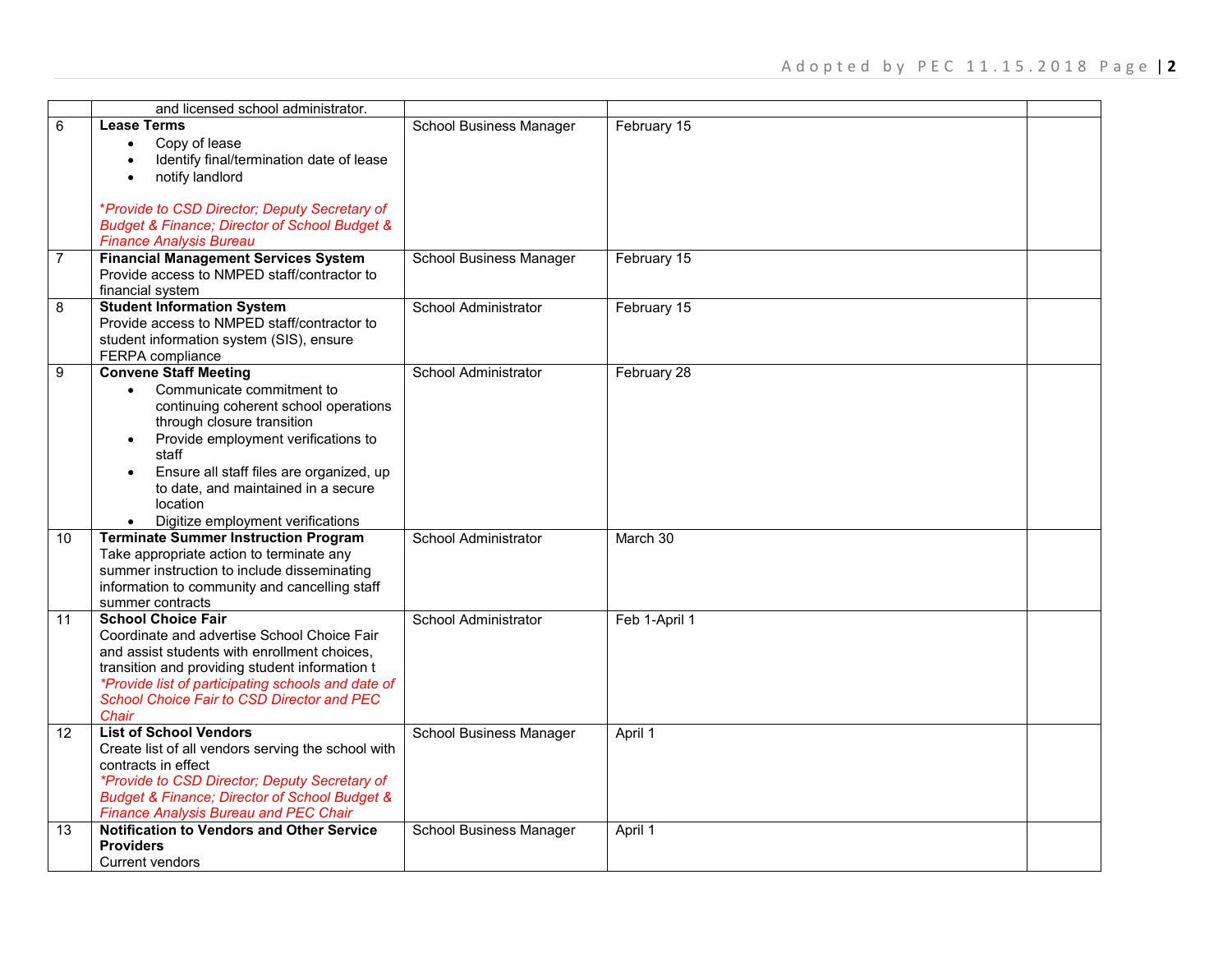<span id="page-2-0"></span>

|    | IRS Status-Cancel/Update                                     |                            |          |  |
|----|--------------------------------------------------------------|----------------------------|----------|--|
|    | <b>NMPSIA</b>                                                |                            |          |  |
|    | <b>RHC</b>                                                   |                            |          |  |
|    | ERB                                                          |                            |          |  |
|    | Any Grantors                                                 |                            |          |  |
|    | Etc.                                                         |                            |          |  |
|    | <i>*Provide to CSD Director; Deputy Secretary of</i>         |                            |          |  |
|    | <b>Budget &amp; Finance; Director of School Budget &amp;</b> |                            |          |  |
|    | Finance Analysis Bureau, and PEC Chair                       |                            |          |  |
| 14 | <b>Staff Closure Transition Letter</b>                       | School Business Manager    | April 1  |  |
|    | Outline transition plans and timelines<br>$\bullet$          | and Legal Counsel for PEC  |          |  |
|    | for staff including:                                         |                            |          |  |
|    | Plan for final contract payout;                              |                            |          |  |
|    | Date insurance will terminate; and<br>$\bullet$              |                            |          |  |
|    | Where employment verification<br>$\bullet$                   |                            |          |  |
|    | requests can be made after June 30                           |                            |          |  |
|    | (which would be CSD or its vendor)                           |                            |          |  |
| 15 | <b>Complete Form NMPED 947 and Disposal</b>                  | PEC Chair,                 | April 30 |  |
|    | Plan                                                         | <b>Closure Vendor with</b> |          |  |
|    | Develop disposal plan that documents                         | cooperation from School    |          |  |
|    | disposition of school funds, property,                       | Administrator              |          |  |
|    | and assets in accordance with                                |                            |          |  |
|    | provisions of NMSA $\S$ 22-8b-12.1(C) <sup>1</sup>           |                            |          |  |
|    | Complete Form NMPED 947<br>$\bullet$                         |                            |          |  |
|    | Generate list of inventory assets with                       |                            |          |  |
|    | photos distinguishing between                                |                            |          |  |
|    | property purchased with operational or                       |                            |          |  |
|    | federal funds (such as Title 1) as well                      |                            |          |  |
|    | as equipment purchased through E-                            |                            |          |  |
|    | Rate                                                         |                            |          |  |
|    | Once NMSA § 22-8b-12.1(C) has<br>$\bullet$                   |                            |          |  |
|    | been satisfied, disposition of property                      |                            |          |  |
|    | will be offered 1 <sup>st</sup> to state-authorized          |                            |          |  |
|    | charter schools then $2^{nd}$ to other public                |                            |          |  |
|    | schools                                                      |                            |          |  |
|    | Identify fixtures that are not available                     |                            |          |  |
|    | for disposition                                              |                            |          |  |
|    | *Provide list of inventory assets; documentation             |                            |          |  |
|    | of disposition of property pursuant to NMSA §                |                            |          |  |
|    | 22-8b-12.1(C); notice letter to State Auditor; GB            |                            |          |  |
|    | agenda and approved minutes; NMPED 947                       |                            |          |  |
|    | form; and list of schools taking possession of               |                            |          |  |
|    | assets to CSD Director and PEC Chair                         |                            |          |  |

<sup>&</sup>lt;sup>1</sup> When a charter school is closed, the assets of the school shall be distributed first to satisfy outstanding payroll obligations for employees of the school, then to creditors of the school and then to the state treasur credit of the current school fund. If the assets of the school are insufficient to pay all parties to whom the schools owes compensation, the prioritization of the distribution of assets may be determined by decree of a co of law.